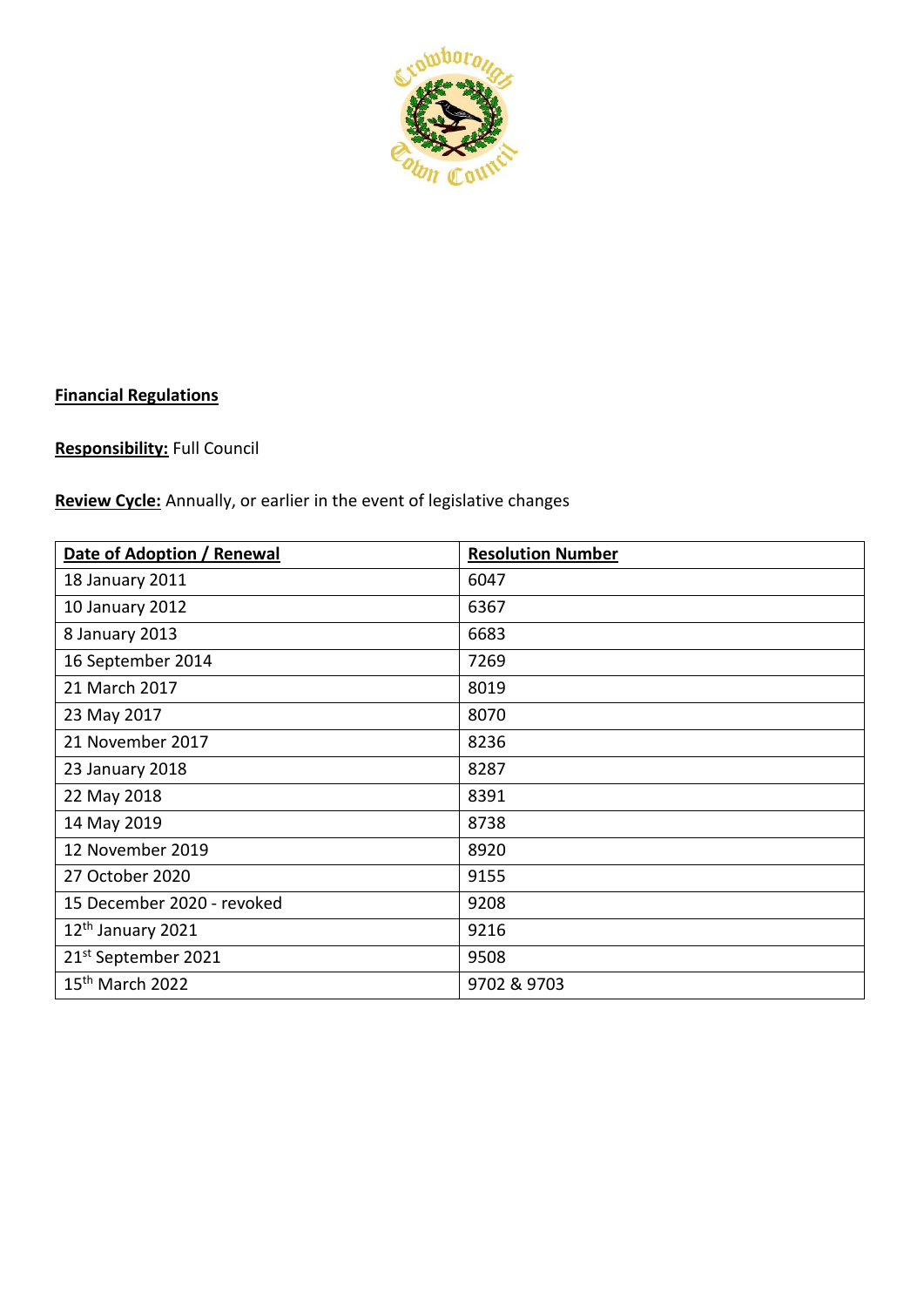## **FINANCIAL REGULATIONS**

## **Index**

| <b>Section</b> | <b>Title</b>                                                      |                         |
|----------------|-------------------------------------------------------------------|-------------------------|
| 1              | General                                                           | $\overline{\mathbf{3}}$ |
| 2              | Accounting and audit (internal and external)                      | 5                       |
| 3              | Annual estimates (budget) and forward planning                    | 6                       |
| 4              | <b>Budgetary control and authority to spend</b>                   | 6                       |
| 5              | Banking arrangements and authorisation of payments                | 8                       |
| 6              | Instructions for the making of payments                           | 9                       |
| 7              | <b>Payment of salaries</b>                                        | 11                      |
| 8              | <b>Loans and investments</b>                                      | 12                      |
| 9              | Income                                                            | 13                      |
| 10             | Orders for work, goods and services                               | 13                      |
| 11             | <b>Contracts</b>                                                  | 14                      |
| 12             | Payments under contracts for building or other construction works | 16                      |
| 13             | <b>Stores and equipment</b>                                       | 16                      |
| 14             | Assets, properties and estates                                    | 17                      |
| 15             | <b>Insurance</b>                                                  | 17                      |
| 16             | <b>Charities</b>                                                  | 18                      |
| 17             | <b>Risk management</b>                                            | 18                      |
| 18             | <b>Earmarked Reserves Policy</b>                                  | 18                      |
| 19             | <b>Suspension and revision of Financial Regulations</b>           | 19                      |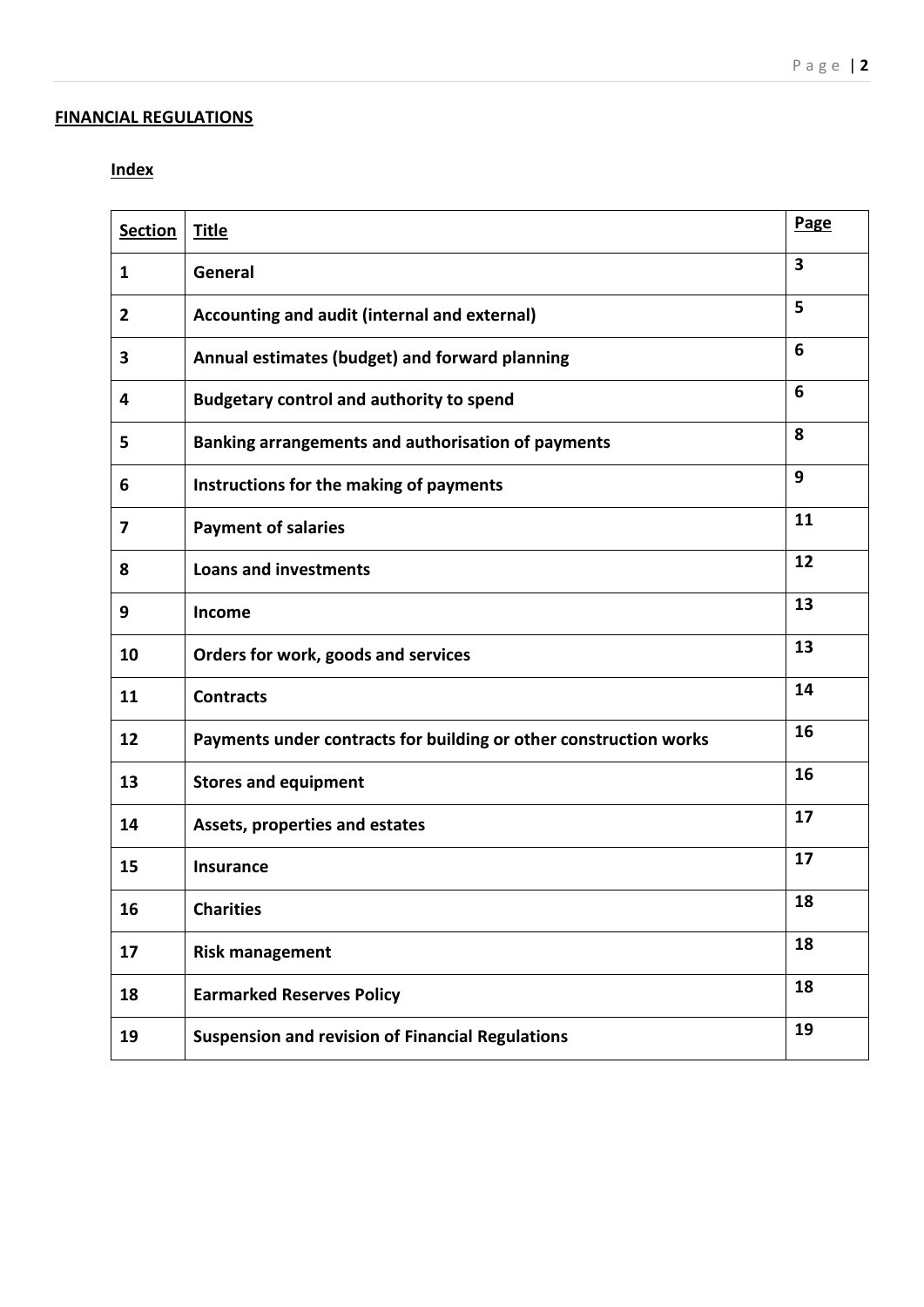## **1. GENERAL**

- 1.1. These financial regulations govern the conduct of financial management by the council and may only be amended or varied by resolution of the council. Financial Regulations are one of the council's three governing policy documents (along with Standing Orders and Members Code of Conduct) providing procedural guidance for members and officers. Financial Regulations must be observed in conjunction with the council's standing orders and any individual Financial Regulations relating to contracts.
- 1.2. The council is responsible in law for ensuring that its financial management is adequate and effective and that the council has a sound system of internal control which facilitates the effective exercise of the council's functions, including arrangements for the management of risk.
- 1.3. The Council's accounting control systems must include measures:
	- for the timely production of accounts;
	- that provide for the safe and efficient safeguarding of public money;
	- to prevent and detect inaccuracy and fraud; and
	- identifying the duties of officers.
- 1.4. These Financial Regulations demonstrate how the Council meets these responsibilities and requirements.
- 1.5. At least once a year, prior to approving the Annual Governance Statement, the Council must review the effectiveness of its system of internal control which shall be in accordance with proper practices.
- 1.6. Deliberate or wilful breach of these Regulations by an employee may give rise to disciplinary proceedings.
- 1.7. Members of Council are expected to follow the instructions within these Regulations and not to entice employees to breach them. Failure to follow instructions within these Regulations brings the officer of Councillor into disrepute.
- 1.8. The Responsible Financial Officer (RFO) holds a statutory office to be appointed by the Council.
- 1.9. The RFO;
	- acts under the policy direction of the Council;
	- administers the Council's financial affairs in accordance with all Acts, Regulations and proper practices;
	- determines on behalf of the Council its accounting records and accounting control systems;
	- ensures the accounting control systems are observed:
	- maintains the accounting records of the Council are up to date in accordance with proper practices;
	- assists the Council to secure economy, efficiency and effectiveness in the use of its resources; and
	- produces financial management information as required by the Council.
- 1.10. The accounting records determined by the RFO shall be sufficient to show and explain the Council's transactions and to enable the RFO to ensure that any income and expenditure account and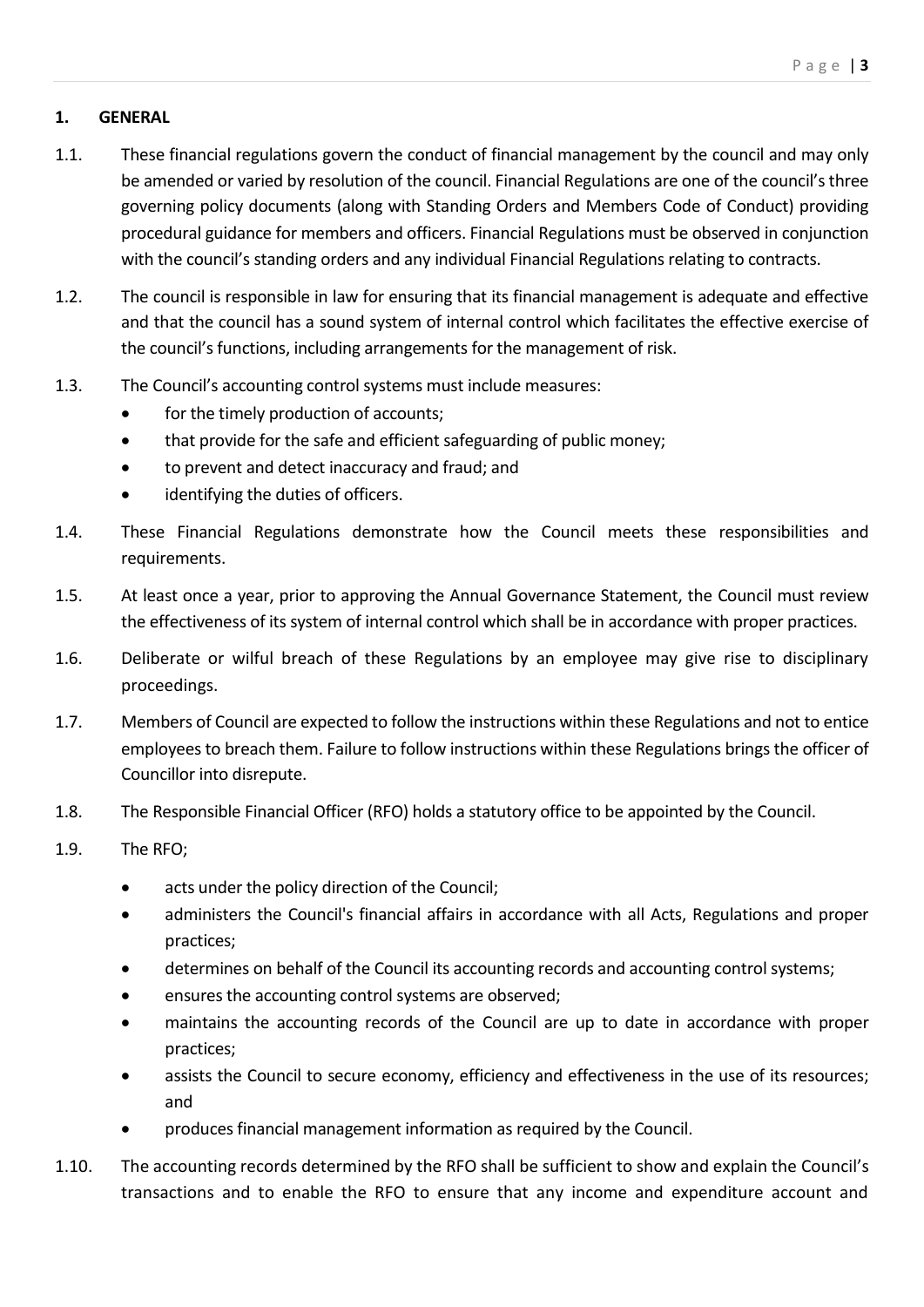statement of balances, or record of receipts and payments and additional information, as the case may be, or management information prepared for the Council from time to time complies with the Accounts and Audit Regulations.

- 1.11. The accounting records determined by the RFO shall in particular contain:
	- entries from day to day of all sums of money received and expended by the Council and the matters to which the income and expenditure or receipts and payments account relate;
	- a record of the assets and liabilities of the Council; and
	- wherever relevant, a record of the Council's income and expenditure in relation to claims made, or to be made, for any contribution, grant or subsidy.
- 1.12. The accounting control systems determined by the RFO shall include:
	- procedures to ensure that the financial transactions of the Council are recorded as soon as reasonably practicable and as accurately and reasonably as possible;
	- procedures to enable the prevention and detection of inaccuracies and fraud and the ability to reconstruct any lost records;
	- identification of the duties of officers dealing with financial transactions and division of responsibilities of those officers in relation to significant transactions;
	- procedures to ensure that uncollectable amounts, including any bad debts are not submitted to the Council for approval to be written off except with the approval of the RFO and that the approvals are shown in the accounting records; and
	- measures to ensure that risk is properly managed.
- 1.13. The Council is not empowered by these Regulations or otherwise to delegate certain specified decisions. In particular any decision regarding:
	- setting the final budget or the Precept (Council Tax Requirement);
	- approving accounting statements;
	- approving an annual governance statement;
	- borrowing;
	- writing off bad debts;
	- declaring eligibility for the General Power of Competence; and
	- addressing recommendations in any report from the internal or external auditors,

shall be a matter for the full Council only.

### 1.14. In addition the Council must:

- determine and keep under regular review the bank mandate for all Council bank accounts;
- approve any grant or a single commitment in excess of £10,000; and
- in respect of the annual salary for any employee have regard to recommendations about annual salaries of employees made by the relevant Committee in accordance with its terms of reference.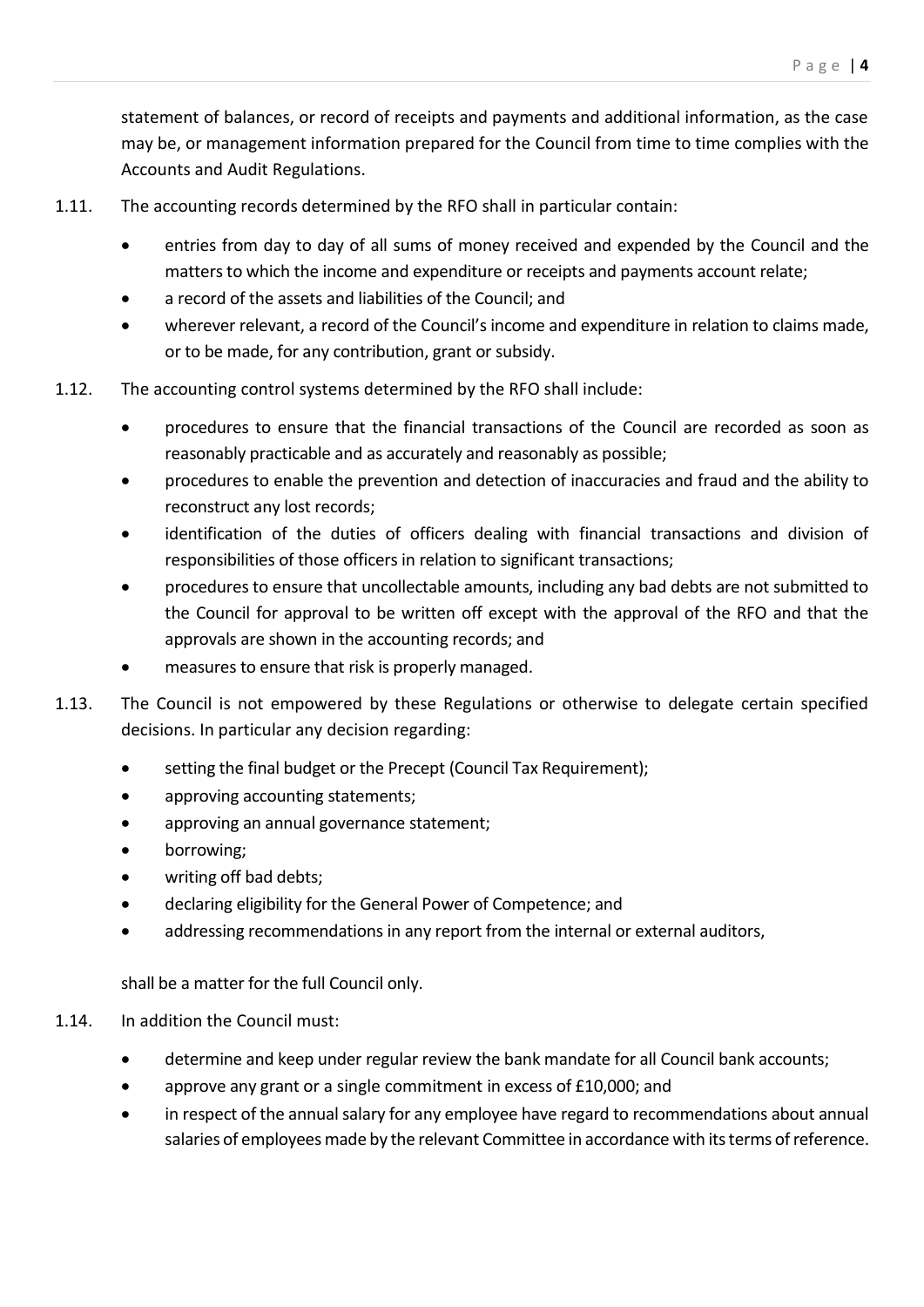1.15. In these Financial Regulations, references to the Accounts and Audit Regulations or 'the Regulations' shall mean the Regulations issued under the provisions of section 27 of the Audit Commission Act 1998, or any superseding legislation, and then in force unless otherwise specified.

In these Financial Regulations the term 'proper practice' or 'proper practices' shall refer to guidance issued in *Governance and Accountability for Local Councils - a Practitioners' Guide (England)* issued by the Joint Practitioners Advisory Group (JPAG), available from the websites of NALC and the Society for Local Council Clerks (SLCC).

## **2. ACCOUNTING AND AUDIT (INTERNAL AND EXTERNAL)**

- 2.1. All accounting procedures and financial records of the Council shall be determined by the RFO in accordance with the Accounts and Audit Regulations, appropriate Guidance and proper practices.
- 2.2. On a regular basis, at least once in each quarter and at each financial year end, the Chair of the Finance and General Purposes Committee (or the Deputy), shall verify the monthly bank reconciliations (for all accounts) produced by the RFO. The Chair/Deputy shall sign the reconciliations and the bank statements (or similar document) as evidence of verification. This activity shall on conclusion be reported, including any exceptions, to and noted by the Finance and General Purposes Committee.
- 2.3. The RFO shall complete the annual statement of accounts, annual report, and any related documents of the Council contained in the Annual Return (as specified in proper practices) as soon as practicable after the end of the financial year and having certified the accounts shall submit them and report thereon to the Council within the timescales set by the Accounts and Audit Regulations.
- 2.4. The Council shall ensure that there is an adequate and effective system of internal audit of its accounting records, and of its system of internal control in accordance with proper practices. Any officer or member of the Council shall make available such documents and records as appear to the Council to be necessary for the purpose of the audit and shall, as directed by the Council, supply the RFO, internal auditor, or external auditor with such information and explanation as the Council considers necessary for that purpose.
- 2.5. The internal auditor shall be appointed by, and shall carry out the work in relation to, the internal controls required by the Council in accordance with proper practices.
- 2.6. The internal auditor shall:
	- be competent and independent of the financial operations of the Council;
	- report to Council in writing, or in person, on a regular basis with a minimum of one annual written report during each financial year;
	- to demonstrate competence, objectivity and independence, be free from any actual or perceived conflicts of interest, including those arising from family relationships; and
	- have no involvement in the financial decision making, management or control of the Council.
- 2.7. Internal or external auditors may not under any circumstances:
	- perform any operational duties for the Council;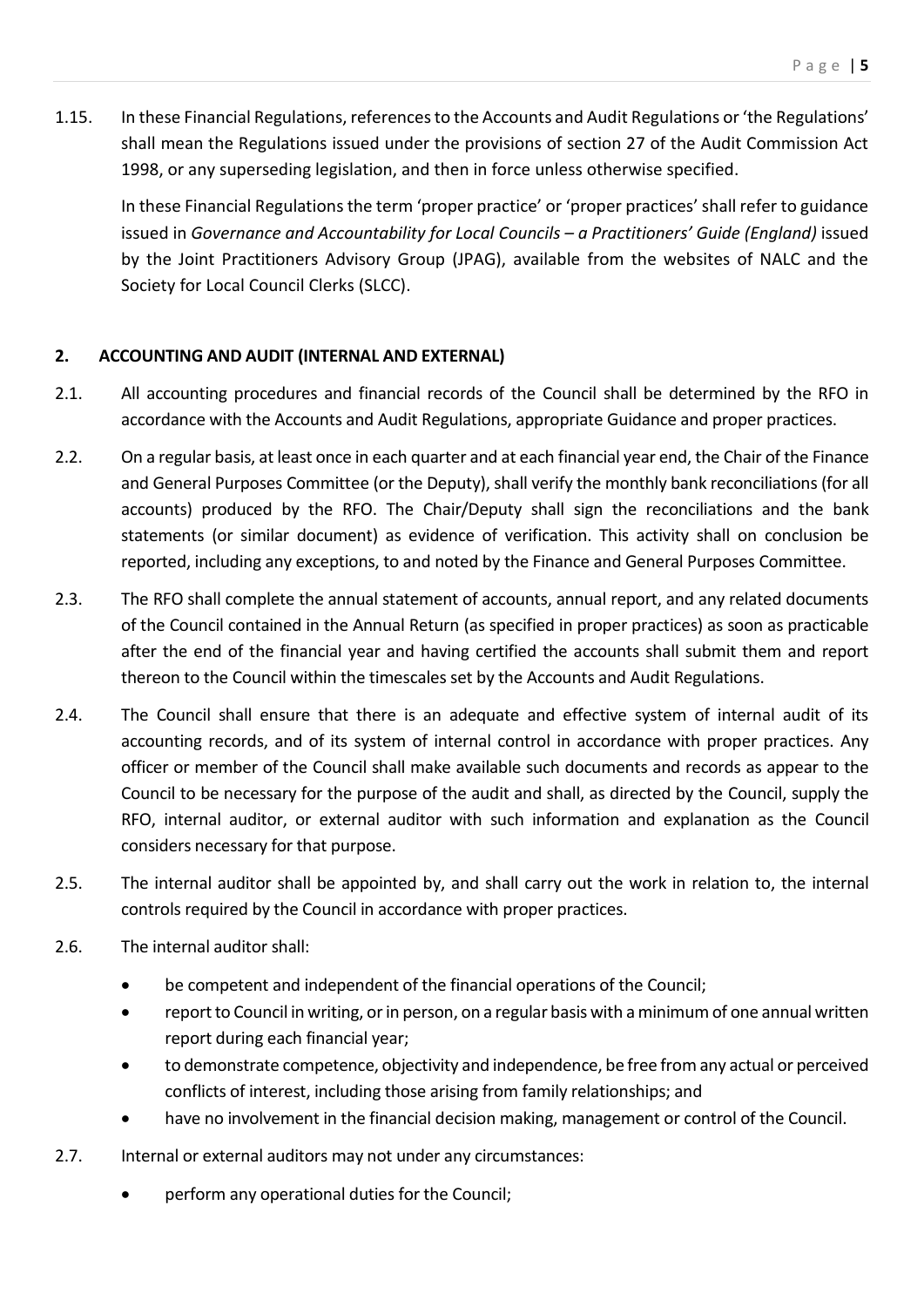- initiate or approve accounting transactions; or
- direct the activities of any Council employee, except to the extent that such employees have been appropriately assigned to assist the internal auditor.
- 2.8. For the avoidance of doubt, in relation to internal audit the terms 'independent' and 'independence' shall have the same meaning as is described in proper practices.
- 2.9. The RFO shall make arrangements for the exercise of electors' rights in relation to the accounts including the opportunity to inspect the accounts, books, and vouchers and display or publish any notices and statements of account required by Audit Commission Act 1998, or any superseding legislation, and the Accounts and Audit Regulations.
- 2.10. The RFO shall, without undue delay, bring to the attention of all Councillors any correspondence or report from internal or external auditors.

#### **3. ANNUAL ESTIMATES (BUDGET) AND FORWARD PLANNING**

- 3.1. Each Committee shall review its three year forecast of revenue and capital receipts and payments. Having regard to the forecast, it shall thereafter formulate and submit proposals for the following financial year to the Council not later than the end of January each year including any proposals for revising the forecast.
- 3.2. The RFO must each year, by no later than the end of November, prepare detailed estimates of all receipts and payments including the use of reserves and all sources of funding for the following financial year in the form of a budget to be considered by the relevant committees and the Council.
- 3.3. Each Standing Committee shall review its three year forecast of revenue and capital receipts and payments. Having regard to the forecast, it shall therefore formulate and submit proposals for the following financial year to the Finance & General Purposes Committee not later than the end of December.
- 3.4. The Council shall consider annual budget proposals in relation to the Council's three year forecast of revenue and capital receipts and payments including recommendations for the use of reserves and sources of funding and update the forecast accordingly.
- 3.5. The Councilshall fix the Precept (Council tax requirement), and relevant basic amount of Council tax to be levied for the ensuing financial year not later than by the end of January each year. The RFO shall issue the Precept to the billing authority and shall supply each member with a copy of the approved annual budget.
- 3.6. The approved annual budget shall form the basis of financial control for the ensuing year.
- 3.7. CiL Receipts and any grants received that are unspent at the financial year end should be transferred to an Earmarked Reserve, clearly annotated for the correct purpose.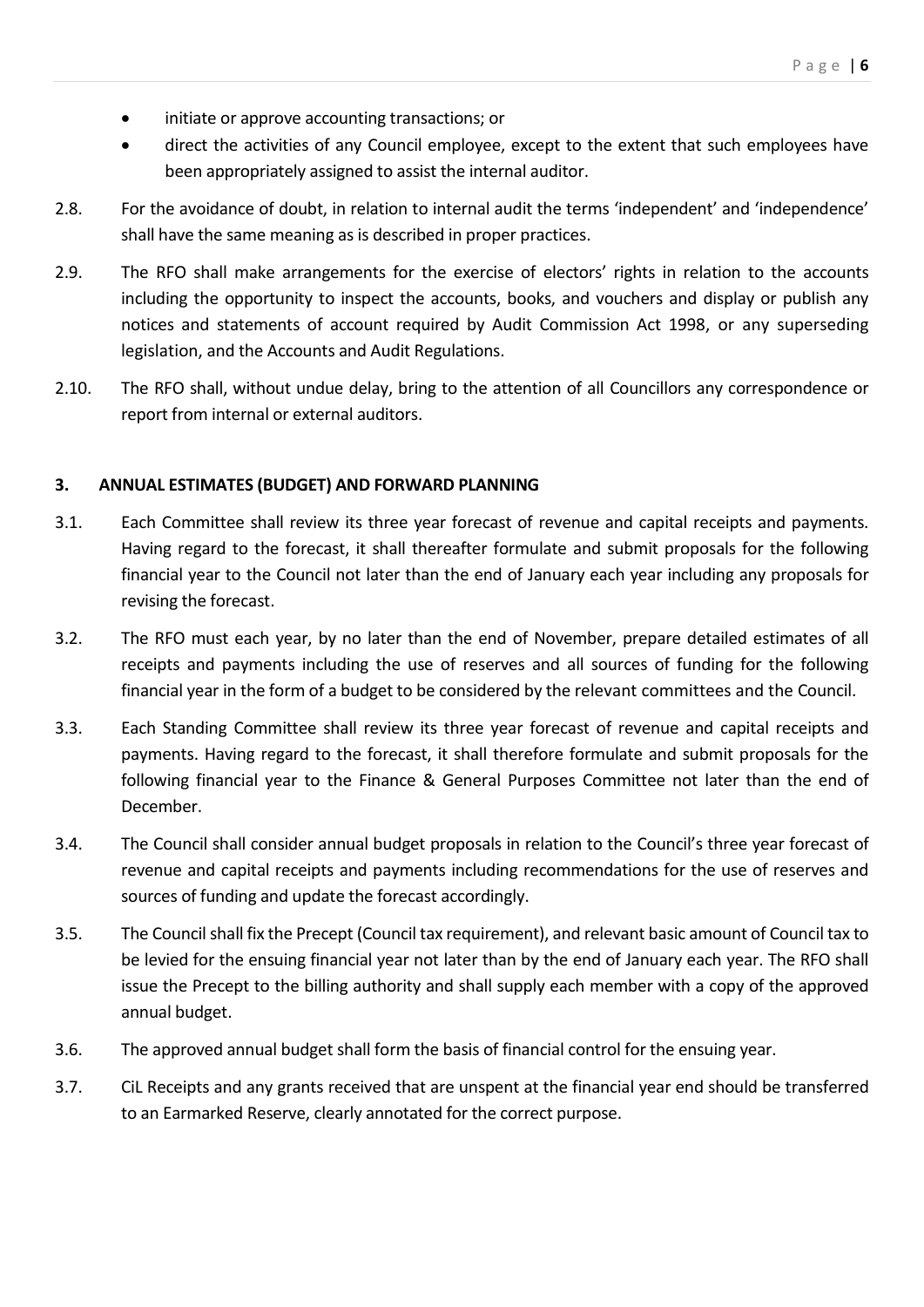#### **4. BUDGETARY CONTROL AND AUTHORITY TO SPEND**

- 4.1. Expenditure on revenue items may be authorised up to the amounts included for that class of expenditure in the approved budget, subject to the requirements of Standing Orders and Financial Regulations. This authority is to be determined by:
	- the Council for all items over £10,000;
	- a duly delegated Committee of the Council for items over £5,000; or
	- the Clerk, for any items below £5,000.

Such authority is to be evidenced by a minute or by an authorisation slip duly signed by the Clerk, and where necessary also by the appropriate Chairman.

Contracts may not be disaggregated to avoid controls imposed by these Regulations.

- 4.2. No expenditure may be authorised that will exceed the amount provided in the revenue budget for that class of expenditure other than by resolution of the Council, or duly delegated Committee. During the budget year and with the approval of the relevant spending Committee having considered fully the implications for public services, unspent and available amounts may be moved to other budget headings or to an earmarked reserve as appropriate ('virement').
- 4.3. Unspent provisions in the revenue or capital budgets shall not be carried forward to a subsequent year, unless placed in an Earmarked Reserve by resolution of the relevant spending Committee.
- 4.4. The salary budgets are to be reviewed at least annually in November for the following financial year and such review shall be evidenced by a hard copy schedule signed by the Clerk and the Chairman of Council or relevant Committee. The RFO will inform Committees of any changes impacting on their budget requirement for the coming year in good time.
- 4.5. In cases of extreme or immediate risk to the delivery of Council services, the Clerk may authorise revenue expenditure on behalf of the Council which in the Clerk's judgement it is necessary to carry out. Such expenditure includes repair, replacement or other work, whether or not there is any budgetary provision for the expenditure, subject to a limit of £5,000. The Clerk shall report such action to the chairman of the relevant Committee as soon as possible and to the Council as soon as practicable thereafter.
- 4.6. No expenditure shall be authorised in relation to any capital project and no contract entered into or tender accepted involving capital expenditure unless the Council is satisfied that the necessary funds are available, or the requisite borrowing approval has been obtained.
- 4.7. All capital works shall be administered in accordance with the Council's Standing Orders and Financial Regulations relating to contracts.
- 4.8. The RFO shall regularly provide the Council and duly delegated Committees with a statement of income and expenditure to date under each head of the budgets, comparing actual expenditure to the appropriate date against that planned as shown in the budget. These statements are to be prepared at least at the end of each financial quarter and shall show explanations of material variances. For this purpose "material" shall be in excess of £1,000 or 15% of the budget, whichever is the lower amount.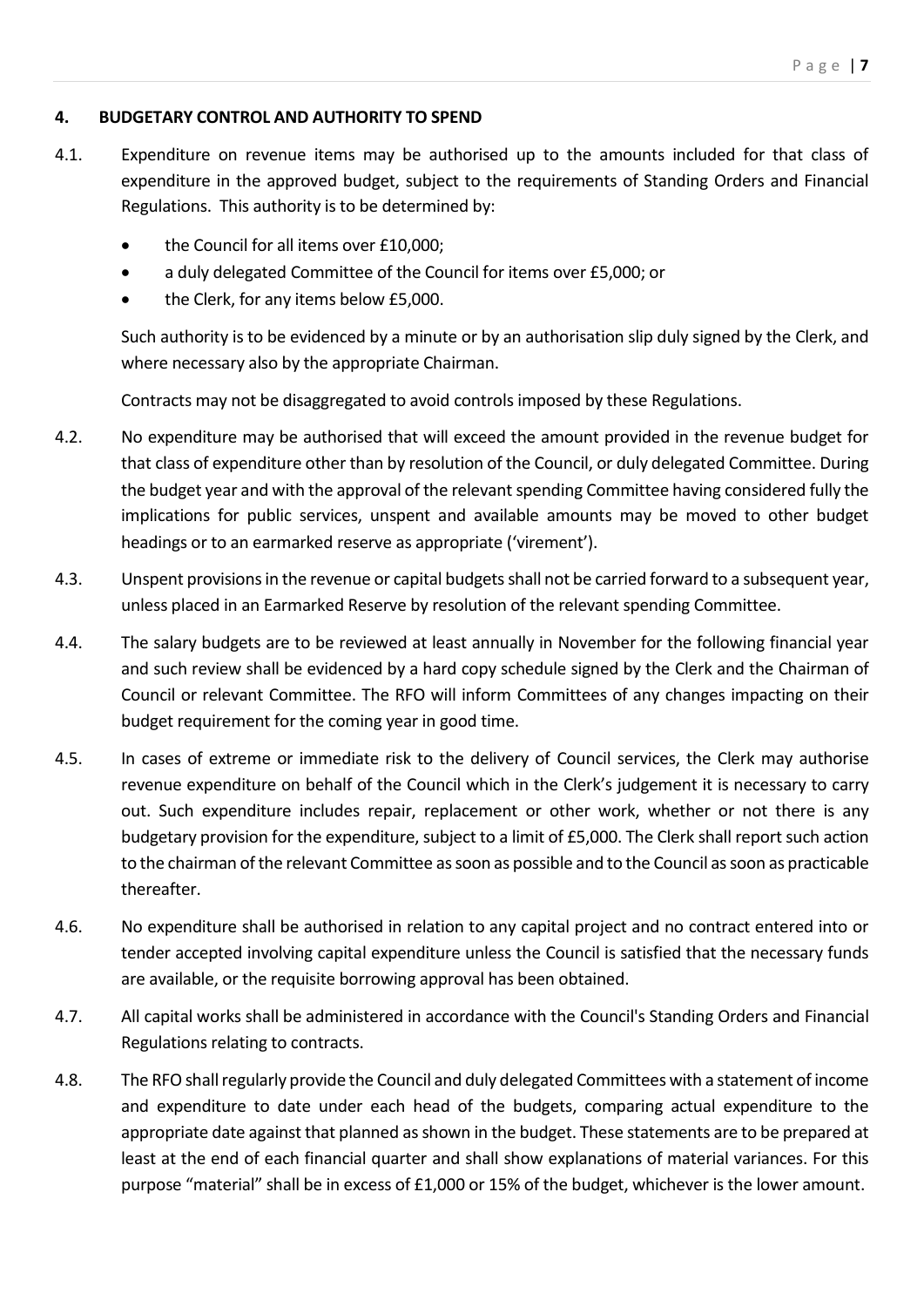4.9. Changes in earmarked reserves shall be reported to Council as part of the budgetary control process.

#### **5. BANKING ARRANGEMENTS AND AUTHORISATION OF PAYMENTS**

- 5.1. The Council's banking arrangements, including the bank mandate, shall be made by the RFO and approved by the Council; banking arrangements may not be delegated to a Committee. They shall be regularly reviewed for safety and efficiency.
- 5.2. The RFO shall retrospectively prepare a schedule of payments, forming part of the agenda for the meeting and present the schedule to Council. Personal payments (including salaries, wages, expenses and any payment made in relation to the termination of a contract of employment) may be summarised to remove public access to any personal information.
- 5.3. All invoices for payment shall be examined, verified and certified by the RFO to confirm that the work, goods or services to which each invoice relates has been received, carried out, examined and represents expenditure previously approved by the Council or duly delegated Committee.
- 5.4. The RFO shall examine invoices for arithmetical accuracy and analyse them to the appropriate expenditure heading.
- 5.5. The Clerk, Assistant Town Clerk and RFO shall have delegated authority to authorise the payment of items in the following circumstances:
	- a) If a payment is necessary to avoid a charge to interest under the Late Payment of Commercial Debts (Interest) Act 1998, and the due date for payment is before the next scheduled Meeting of Council, where the Clerk and RFO certify that there is no dispute or other reason to delay payment, provided that a list of such payments shall be submitted to the next meeting of Council;
	- b) An expenditure item authorised under 5.6 below (continuing contracts and obligations) provided that a list of such payments shall be submitted to the next appropriate meeting of Council; or
	- c) fund transfers within the Councils banking arrangements up to the sum of  $£10,000$ , provided that a list of such payments shall be submitted to the next appropriate meeting of Council.
- 5.6. For each financial year the Clerk and RFO shall draw up a list of due payments which arise on a regular basis as the result of a continuing contract, statutory duty, or obligation (such as but not exclusively, Salaries, PAYE and NI, Superannuation Fund and regular maintenance contracts) and the like for which Council, or a duly authorised Committee, may authorise payment for the year provided that the requirements of Regulation 4.1 (Budgetary Controls) are adhered to, provided also that a list of such payments shall be submitted to the next appropriate meeting of Council.
- 5.7. A record of regular payments made under 5.6 above shall be drawn up and be signed by two members on each and every occasion when payment is authorised - thus controlling the risk of duplicated payments being authorised and / or made.
- 5.8. In respect of grants, a duly authorised Committee shall approve expenditure within any limits set by Council and in accordance with any policy statement approved by Council. Any revenue or capital grant in excess of £10,000 shall before payment, be subject to ratification by resolution of the Council.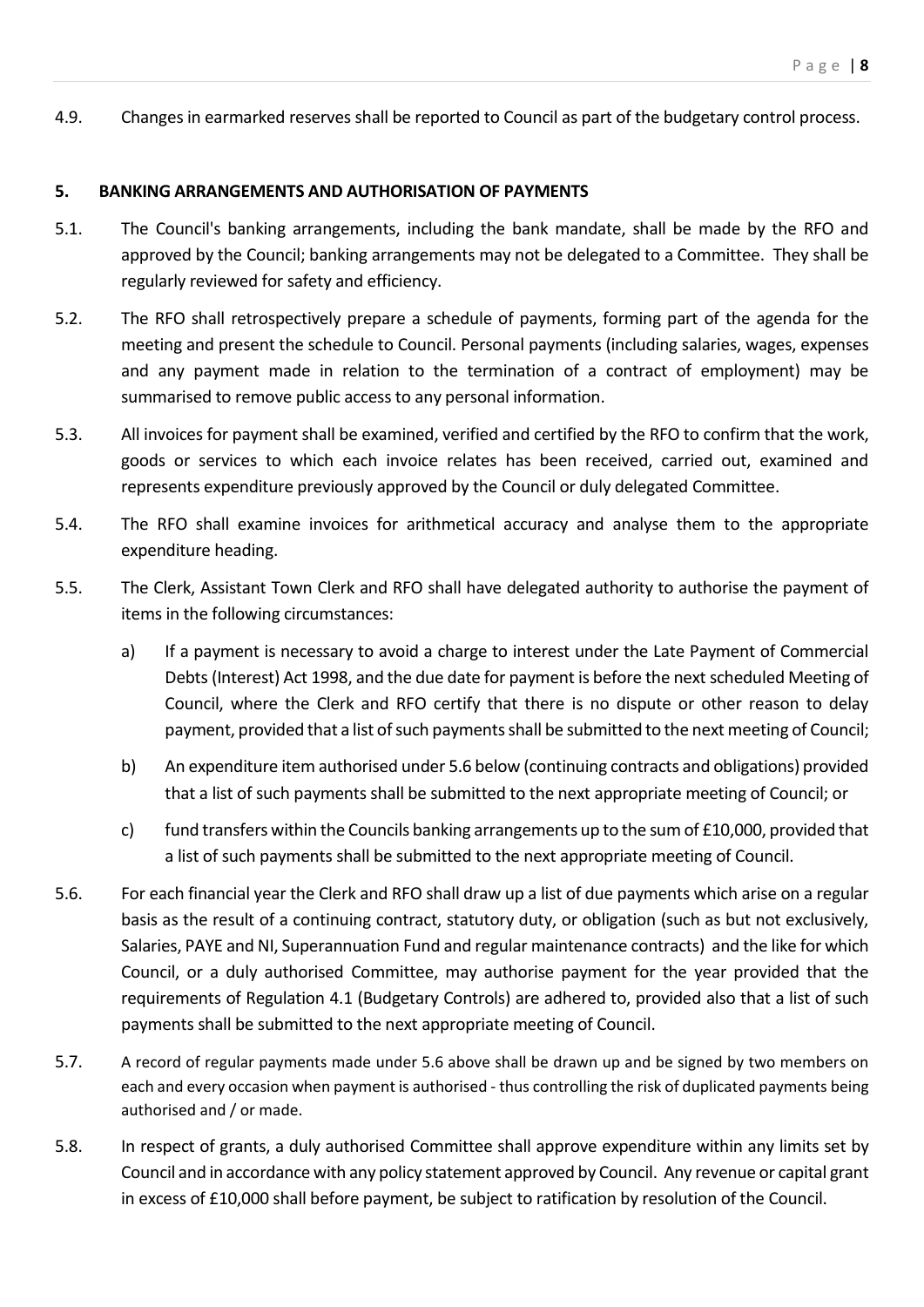- 5.9. Members are subject to the Code of Conduct that has been adopted by the Council and shall comply with the Code and Standing Orders when a decision to authorise or instruct payment is made in respect of a matter in which they have a disclosable pecuniary or other interest, unless a dispensation has been granted.
- 5.10. The Council will aim to rotate the duties of members in these Regulations so that onerous duties are shared out as evenly as possible over time.
- 5.11. Authority to deal with the bank accounts on a daily basis to be delegated to the RFO, Town Clerk and Assistant Town Clerk.

#### **6. INSTRUCTIONS FOR THE MAKING OF PAYMENTS**

- 6.1. The Council will make safe and efficient arrangements for the making of its payments.
- 6.2. Following authorisation under Financial Regulation 5 above, the Council, a duly delegated Committee or, if so delegated, the Clerk or RFO shall give instruction that a payment shall be made.
- 6.3. All payments shall be effected by cheque or other instructions to the Council's bankers, or otherwise, in accordance with a resolution of Council.
- 6.4. Cheques or orders for payment drawn on the bank account in accordance with the schedule shall be presented to and signed by two members of Council. A member who is also a bank signatory and that has declared a disclosable pecuniary interest, or who has a connection with the payment beneficiary by virtue of family or business relationships, must not be a signatory to the payment in question.
- 6.5. Cheques or orders for payment shall be prepared for signature and signatories will be informed via email of the need for two to either review remotely, or call into the Council Office to sign at their earliest convenience. To indicate agreement of the details shown on the cheque or order for payment with the counterfoil and the invoice or similar documentation, the signatories shall each also initial the cheque counterfoil.
- 6.6. If thought appropriate by the council payment for supplies (e.g. energy, telephone, water and Non-Domestic Rates)may be made by variable or fixed Direct Debit provided that the instructions are signed by two members and any payments are reported to Council as made. The approval of the use of a variable Direct Debit shall be renewed by resolution of the Council at least every two years.
- 6.7. If thought appropriate by the council, payment for certain items (principally salaries) may be made by banker's standing order provided that the instructions are signed, or otherwise evidenced by a council member are retained and any payments are reported to council as made. Banker's Standing Orders shall be renewed by resolution of the Council at least every two years.
- 6.8. Payment may be made by Banker's Standing Order, internet banking transfer, BACS or CHAPS methods provided that the instructions for each payment are signed, or otherwise evidenced, by two authorised bank signatories and records retained. Any payments are reported to Council as made.
- 6.9. The BACS procedure will be as follows: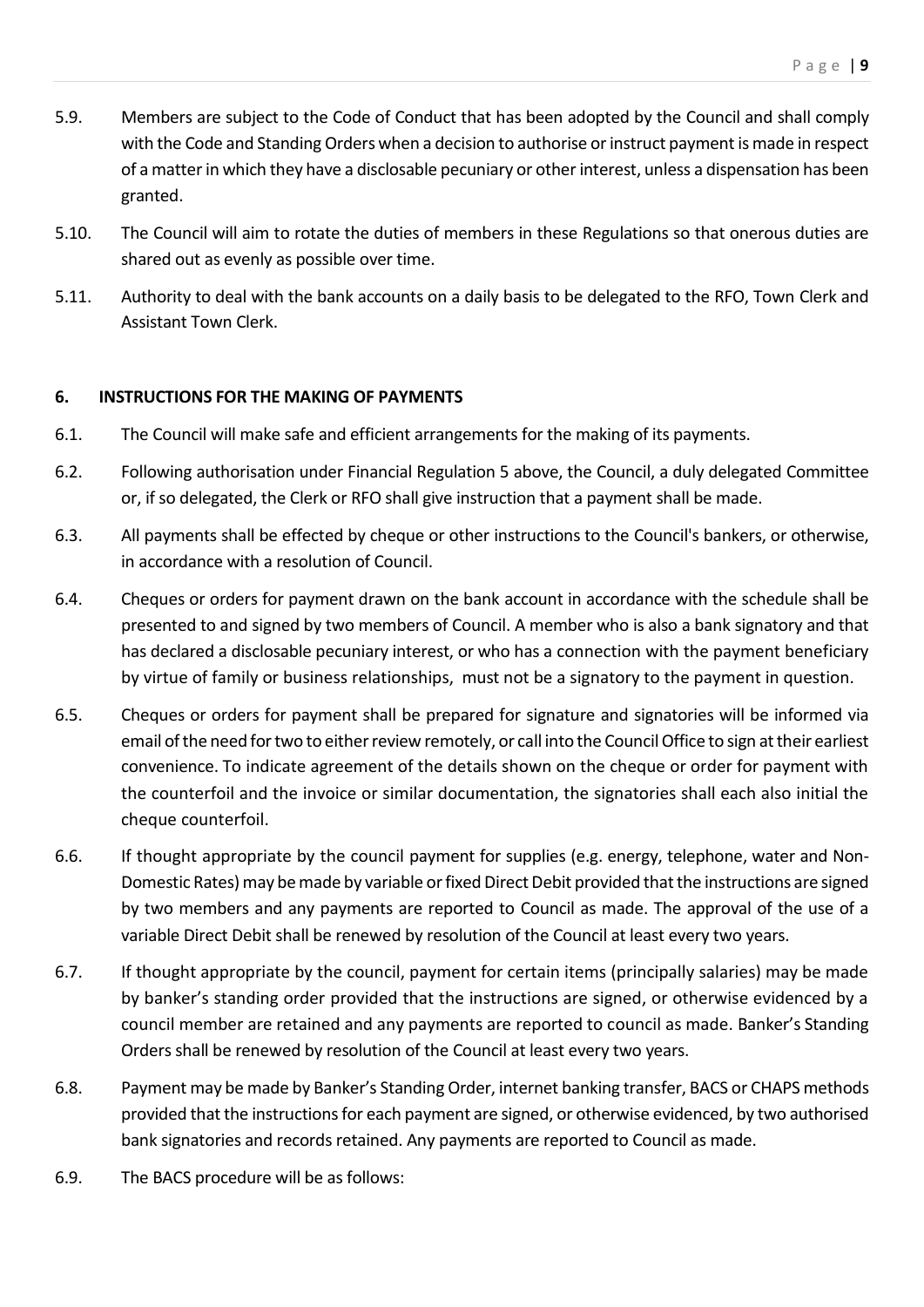- a)two Councillors (authorised signatories) to sign the appropriate paper documentation or approve by email e.g. BACs form.
- b) Finance Administrator to input the payments on to Bankline.
- c) RFO to authorise the payment on Bankline.
- d)The Town Clerk or Assistant Town Clerk to perform step c) in the absence of the RFO.
- e) The RFO, Town Clerk or Assistant Town Clerk to perform step b) in the absence of the Finance Administrator.
- f) Steps b) & c) must be carried out by separate Officers.
- 6.10. Where internet banking arrangements are made with any bank, the Clerk, Assistant Town Clerk and RFO shall be appointed as Service Administrators with authority to input BACS payments, print bank statements, add and delete users, authorise payments and transfer between accounts. The Finance Administrator shall be authorised to input BACS payments and to print bank statements. The Bank Mandate approved by the Council shall identify a number of Councillors who will be authorised to approve transactions on those accounts.
- 6.11. No employee or Councillor shall disclose any PIN or password, relevant to the working of the Council or its bank accounts, to any person unless authorised in writing by the Council or a duly delegated Committee.
- 6.12. Regular back-up copies of the records on any computer shall be made and encrypted and shall be stored securely away from the computer in question, and preferably off site.
- 6.13. The Council, and any members using computers for the Council's financial business, shall ensure that anti-virus, anti-spyware and firewall, software with automatic updates, together with a high level of security, is used.
- 6.14. Where internet banking arrangements are made with any bank, the RFO shall be appointed as the Service Administrator. The bank mandate approved by the council shall identify a number of councillors who will be authorised to approve transactions on those accounts. The bank mandate will state clearly the amounts of payments that can be instructed by the use of the Service Administrator alone, or by the Service Administrator with a stated number of approval.
- 6.15. Access to any internet banking accounts will be directly to the access page (which may be saved under "favourites"), and not through a search engine or e-mail link. Remembered or saved passwords facilities must not be used for Council banking work. Breach of this Regulation will be treated as a very serious matter under these regulations.
- 6.16. Changes to account details for suppliers, which are used for internet banking may only be changed on written hard copy or e-mail notification by the supplier and supported by hard copy authority for change signed by the RFO. A programme of regular checks of standing data with suppliers will be followed
- 6.17. Any Debit Card issued will be specifically restricted to the Clerk and will also be restricted to a single transaction maximum value of £5,000 unless authorised by Council or appropriate Committee in writing before any order is placed. The maximum amount which can be withdrawn in cash by the Clerk using the debit card is £500 in any three month period. Any amount in excess of this figure must be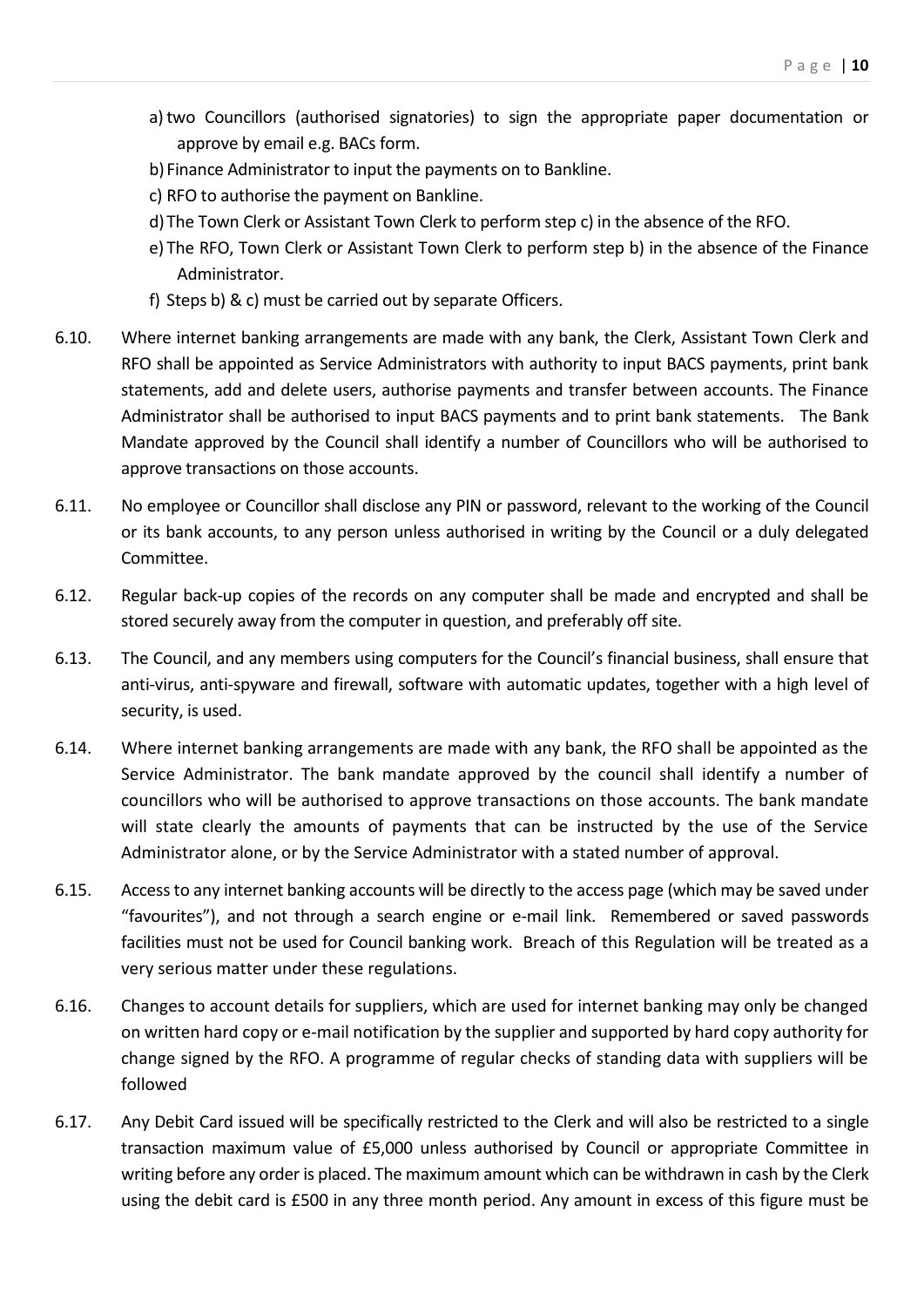authorised in advance by Council or the appropriate Committee. If the debit card is used for purchases, then the Procedures in 6.16 & 6.17 (a-d) should be followed.

- 6.18. A pre-paid debit card may be issued to employees with varying limits. These limits will be set by the Finance Committee. Transactions and purchases made will be reported to the relevant committee and authority for topping-up shall be at the discretion of the relevant committee.
- 6.19. Any corporate credit card or trade card account opened by the council will be specifically restricted to the Clerk and will be limited to a maximum of £3,000 per month unless authorised by Council or appropriate Committee in writing before any order is placed and shall be subject to automatic payment in full at each month-end. Personal credit or debit cards of members or staff shall not be used under any circumstances.
- 6.20. The Charge Card purchase procedures will be as follows:
	- a) Monthly expenditure on the Business Charge Card shall be limited to £3,000.
	- b) Only the Town Clerk shall be authorised to use the Business Charge Card. With his/her written instructions the use of the card may be delegated to the RFO or Finance Administrator up to the value of £500 per week.
	- c) The Town Clerk (or as above) shall be authorised to purchase any one item that is identified in the budget (e.g. stationery) or has previously been approved by Committee up to the value of £500.
	- d) Prior to a purchase being made or an order placed;
		- i. An official purchase order shall be raised and signed by the Town Clerk.
		- ii. A Business Charge Card authorisation form shall be completed with purchase details attached.
		- iii. The expenditure must be authorised by:-
			- $\triangleright$  The RFO, or in his/her absence, an officer designated by him/her, up to £500, or
			- $\triangleright$  any two of the Members who are authorised cheque signatories, £501 £3,000.
	- e)When the monthly Business Charge Card statement is received it shall be included with the schedule of payments to be signed by the authorised cheque signatories*.*
- 6.21. The RFO may provide petty cash to officers for the purpose of defraying operational and other expenses. Vouchers for payments made shall be forwarded to the RFO with a claim for reimbursement.
	- a) The RFO shall maintain a petty cash float of £250 for the purpose of defraying operational and other expenses. Vouchers for payments made from petty cash shall be kept to substantiate the payment.
	- b) Income received must not be paid into the petty cash float but must be separately banked, as provided elsewhere in these Regulations.
	- c) Payments to maintain the petty cash float shall be shown separately on the schedule of payments presented to council under 5.2 above.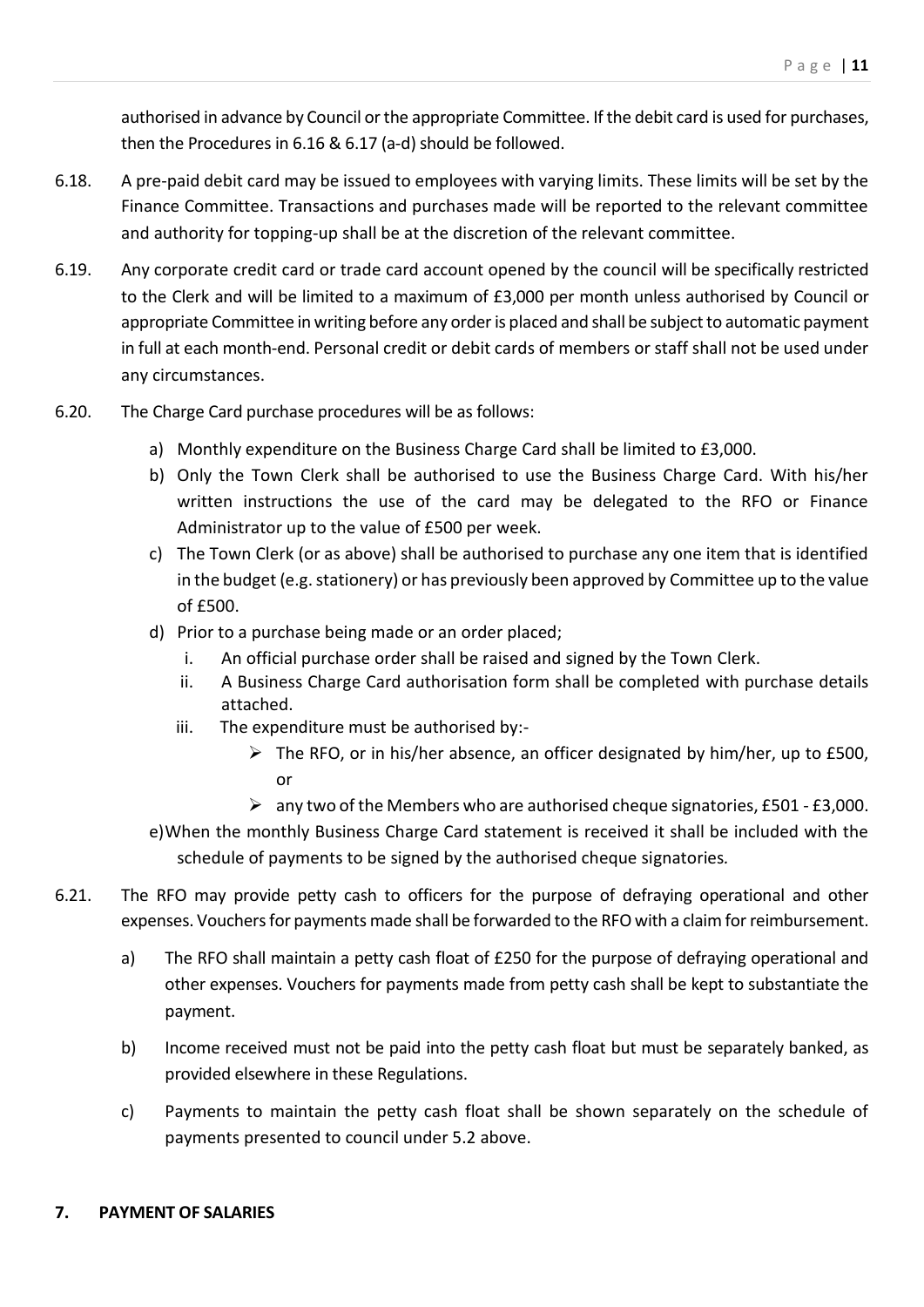- 7.1. As an employer, the Council shall make arrangements to meet fully the statutory requirements placed on all employers by PAYE and National Insurance legislation. The payment of all salaries shall be made in accordance with payroll records and the rules of PAYE and National Insurance currently operating, and salary rates shall be as agreed by Council, or duly delegated Committee.
- 7.2. Payment of salaries and payment of deductions from salary such as may be required to be made for tax, national insurance and pension contributions, or similar statutory or discretionary deductions must be made in accordance with the payroll records and on the appropriate dates stipulated in employment contracts, provided that each payment is reported to the next available Council meeting, as set out in these Regulations above.
- 7.3. No changes shall be made to any employee's pay, emoluments, or terms and conditions of employment without the prior consent of the Council or duly delegated Committee.
- 7.4. Each and every payment to employees of net salary and to the appropriate creditor of the statutory and discretionary deductions shall be recorded in a separate confidential record. This confidential record is not open to inspection or review (under the Freedom of Information Act 2000 or otherwise) other than:
	- by any Councillor who can demonstrate a need to know;
	- by the internal auditor;
	- by the external auditor; or
	- by any person authorised under Audit Commission Act 1998, or any superseding legislation.
- 7.5. The total of such payments in each calendar month shall be reported to Council with all other payments as made as may be required under these Financial Regulations, to ensure that only payments due for the period have actually been paid.
- 7.6. An effective system of personal performance management should be maintained for the senior officers.
- 7.7. Any termination payments shall be supported by a clear business case and reported to the Council. Termination payments shall only be authorised by Council.
- 7.8. Before employing interim staff the Council or duly delegated Committee must consider and approve a full business case.
- 7.9. The Chair (or Deputy) of the Personnel Committee will check the payroll every month after it has been run and countersign the BACs submission form.

#### **8. LOANS AND INVESTMENTS**

8.1. All borrowings shall be effected in the name of the Council, after obtaining any necessary borrowing approval. Any application for borrowing approval shall be approved by Council as to terms and purpose. The application for borrowing approval and subsequent arrangements for the loan shall only be approved by full Council.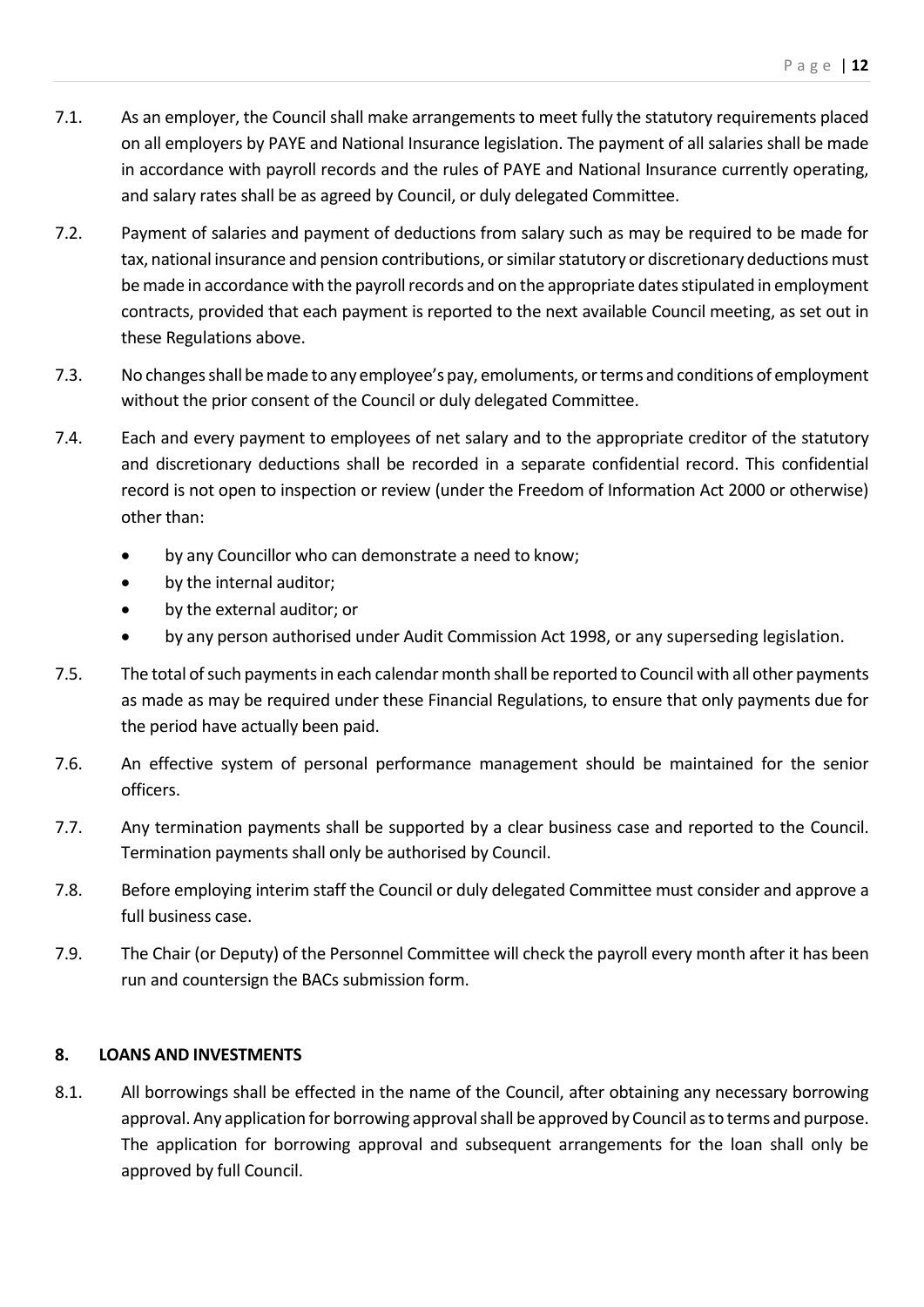- 8.2. Any financial arrangement which does not require formal borrowing approval from the Secretary of State (such as hire purchase or leasing of tangible assets) shall be subject to approval by the full Council. In each case a report in writing shall be provided to Council in respect of value for money for the proposed transaction.
- 8.3. All loans and investments shall be negotiated in the name of the Council and shall be for a set period in accordance with Council policy.
- 8.4. The Council shall agree an investment strategy which, shall be in accordance with relevant Regulations, proper practices and guidance. The strategy shall be reviewed by the Finance & General Purposes Committee at least annually.
- 8.5. All investments of money under the control of the Council shall be in the name of the Council.
- 8.6. All investment certificates and other documents relating thereto shall be retained in the custody of the RFO.
- 8.7. Payments in respect of short term or long term investments, including transfers between bank accounts held in the same bank, or branch, shall be made in accordance with Regulation 5 (Authorisation of payments) and Regulation 6 (Instructions for payments). The RFO (or in their absence the Town Clerk) shall be authorised to make all necessary transfers between the Council's bank accounts and investments to achieve the best possible interest within the guidance of the annual investment strategy.

#### **9. INCOME**

- 9.1. The collection of all sums due to the Council shall be the responsibility of and under the supervision of the RFO.
- 9.2. Particulars of all charges to be made for work done, services rendered, or goods supplied shall be agreed annually by the Council or duly delegated Committee and notified to the RFO and the RFO shall be responsible for the collection of all accounts due to the council.
- 9.3. The Council or duly delegated Committee will review all fees and charges at least annually, following a report of the Clerk.
- 9.4. Any sums found to be irrecoverable and any bad debts shall be reported to and agreed by the Council and shall be written off in the year.
- 9.5. All sums received on behalf of the Council shall be banked intact as directed by the RFO. In all cases, all receipts shall be deposited with the Council's bankers with such frequency as the RFO considers necessary.
- 9.6. The origin of each receipt shall be entered on the paying-in slip.
- 9.7. Personal cheques shall not be cashed out of money held on behalf of the Council.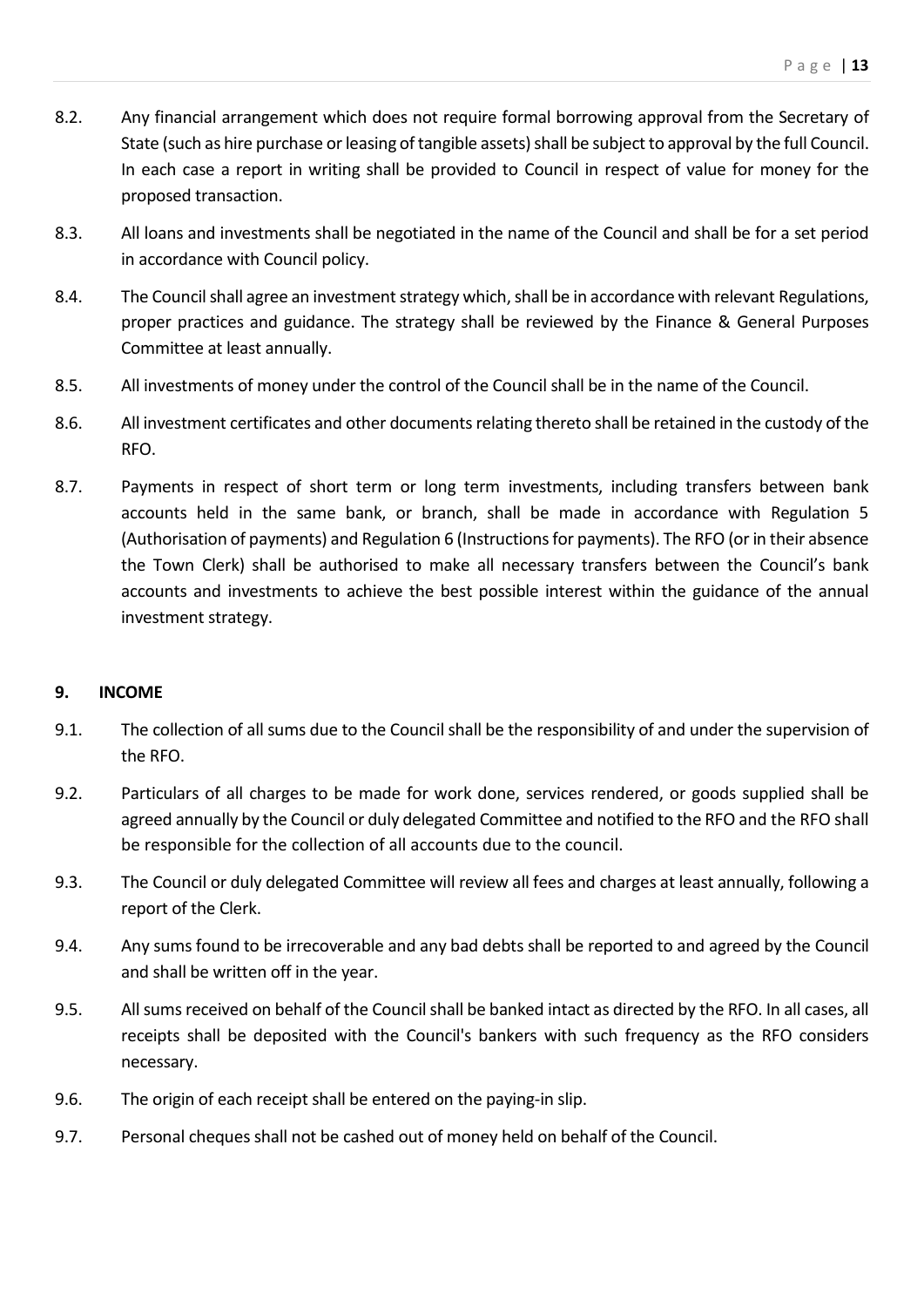- 9.8. The RFO shall promptly complete any VAT return that is required. Any repayment claim due in accordance with VAT Act 1994 section 33 shall be made at least annually coinciding with the financial year end.
- 9.9. Where any significant sums of cash are regularly received by the Council, the RFO shall take such steps as are agreed by the Council to ensure that more than one person is present when the cash is counted in the first instance, that there is a reconciliation to some form of control such as ticket issues, and that appropriate care is taken in the security and safety of individuals banking such cash.
- 9.10. Any income arising which is the property of a charitable trust shall be paid into a charitable bank account. Instructions for the payment of funds due from the charitable trust to the Council (to meet expenditure already incurred by the authority) will be given by the Managing Trustees of the charity meeting separately from any Council meeting (see also Regulation 16 below).

#### **10. ORDERS FOR WORK, GOODS AND SERVICES**

- 10.1. An official order or letter shall be issued for all work, goods and services unless a formal contract is to be prepared or an official order would be inappropriate. Copies of orders shall be retained.
- 10.2. All orders should be signed by a duly authorised officer who shall be
	- The Town Clerk must sign all orders over £500
	- The Assistant Town Clerk can sign all orders over £500 (in the TCs absence)
	- The RFO only in the absence of another duly authorised officer.
	- The following staff up to £500 on set budgets for which they have day to day responsibility.
		- Operations Manager
		- Assistant Town Clerk
		- Head Grounds Person
		- Events Co-Ordinator
		- Ranger
		- Customer Services Officer
- 10.3. All members and officers are responsible for obtaining value for money at all times. An officer issuing an official order shall ensure as far as reasonable and practicable that the best available terms are obtained in respect of each transaction, usually by obtaining three or more quotations or estimates from appropriate suppliers, subject to any *de minimis* provisions in Regulation 11 below.
- 10.4. A member may not issue an official order or make any contract on behalf of the Council.
- 10.5. The RFO shall verify the lawful nature of any proposed purchase before the issue of any order, and in the case of new or infrequent purchases or payments, the RFO shall ensure that the statutory authority shall be reported to the meeting at which the order is approved so that the minutes can record the power being used.
- 10.6. Each Order raised shall conform with Standing Orders and Financial Regulations.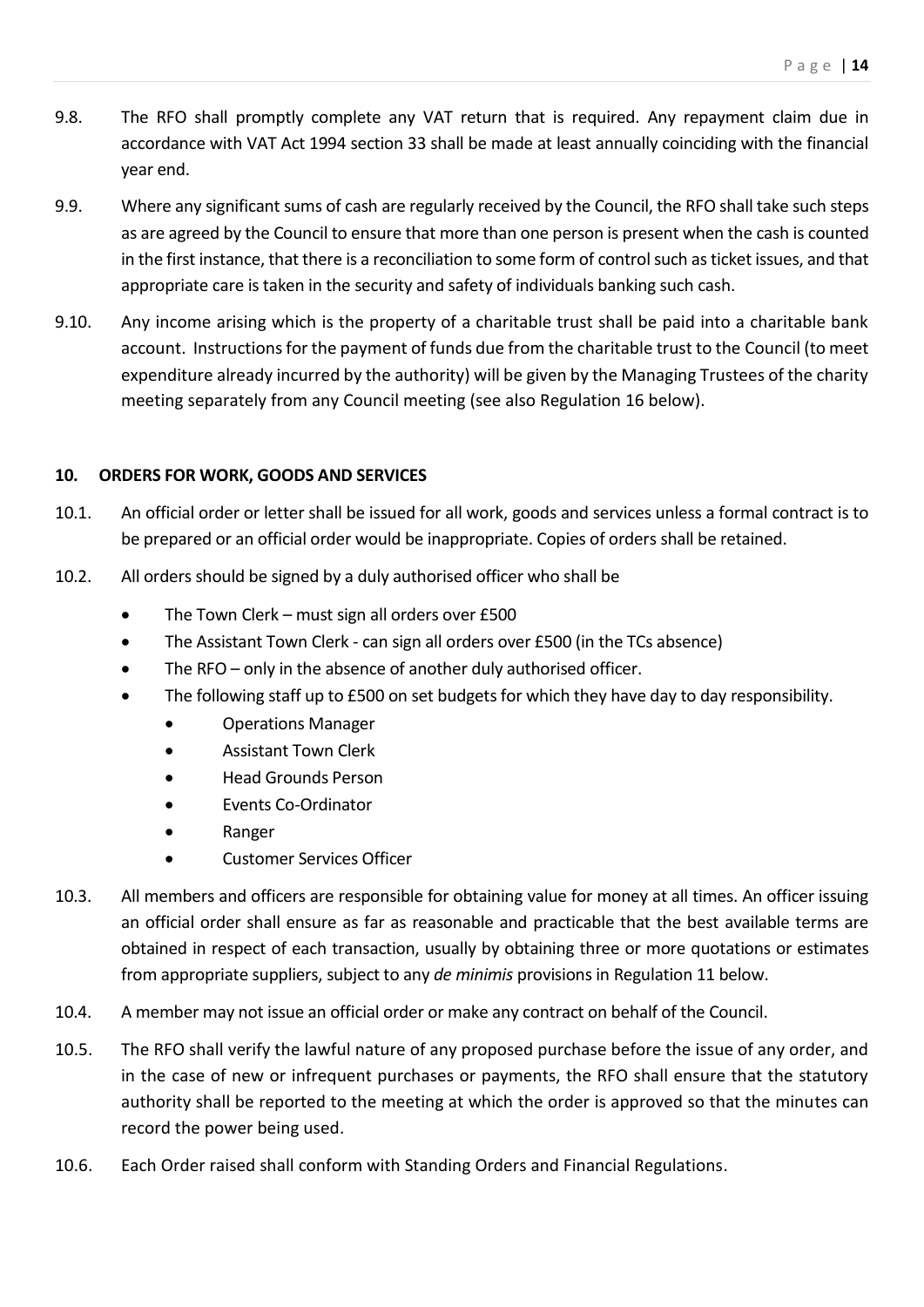#### **11. CONTRACTS**

- 11.1. Procedures as to contracts are laid down as follows:
	- a. Every contract shall comply with these Financial Regulations, and no exceptions shall be made otherwise than in an emergency provided that Regulation 11 need not apply to contracts which relate to items (i) to (vii) below:
		- i. contracts of employment;
		- ii. for the supply of gas, electricity, water, sewerage and telephone services;
		- iii. for specialist services such as are provided by solicitors, accountants, surveyors, architects and planning consultants;
		- iv. for work to be executed or goods or materials to be supplied which consist of repairs to or parts for existing machinery or equipment or plant;
		- v. for work to be executed or goods or materials to be supplied which constitute an extension of an existing contract by the Council;
		- vi. for additional audit work of the external auditor up to an estimated value of £500 (in excess of this sum the Clerk and RFO shall act after consultation with the Chairman and Vice Chairman of Council); and
		- vii. for goods or materials proposed to be purchased which are proprietary articles and / or are only sold at a fixed price.
	- b. Where the Council intends to procure or award a public supply contract, public service contract or public works contract as defined by The Public Contracts Regulations 2015 ("the Regulations") which is valued at £25,000 or more, the Council shall comply with the relevant requirements of the Regulations<sup>1</sup>. (See also Standing Orders 18c/f/g)
	- c. The full requirements of The Regulations, as applicable, shall be followed in respect of the tendering and award of a public supply contract, public service contract or public works contract which exceed thresholds in The Regulations set by the Public Contracts Directive 2014/24/EU (which may change from time to time). (See also Standing Orders 18c/f/g)
	- d. When applications are made to waive Financial Regulations relating to contracts to enable a price to be negotiated without competition the reason shall be embodied in a recommendation to the Council or duly delegated Committee.
	- e. Such invitation to tender shall state the general nature of the intended contract and the Clerk shall obtain the necessary technical assistance to prepare a specification in appropriate cases. The invitation shall in addition state that tenders must be addressed to the Clerk and detail the last date by which such tenders should reach the Clerk in the ordinary course of post. Each

<sup>1</sup> The Regulations require Councils to use the Contracts Finder website to advertise contract opportunities, set out the procedures to be followed in awarding new contracts and to publicise the award of new contracts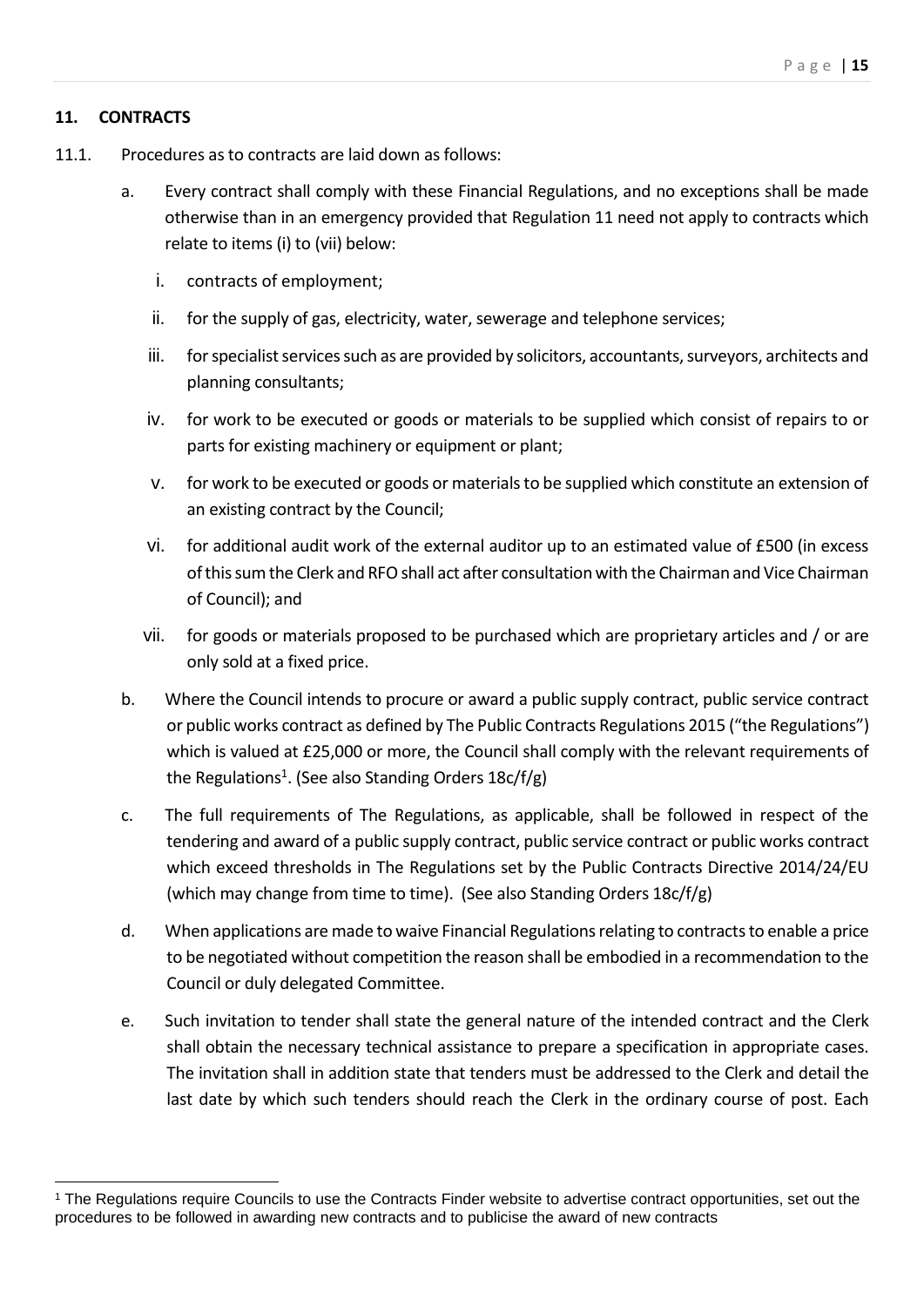tendering firm shall be supplied with a specifically marked envelope in which the tender is to be sealed and remain sealed until the prescribed date for opening tenders for that contract.

- f. All sealed tenders shall be opened at the same time on the prescribed date by the Clerk in the presence of at least two members of Council.
- g. Any invitation to tender issued under this Regulation shall be subject to Standing Orders and shall refer to the terms of the Bribery Act 2010.
- h. When the Council is to enter into a contract of less than £25,000 in value for the supply of goods or materials or for the execution of works or specialist services other than such goods, materials, works or specialist services as are excepted as set out in paragraph (a) the Clerk, Assistant Town Clerk, Operations Manager, Head Groundsperson, Events Co-Ordinator, Ranger or RFO shall obtain 3 quotations (priced descriptions of the proposed supply); where the value is below £3,000 and above £1,000 the Clerk or RFO shall strive to obtain 3 estimates. Otherwise, Regulation 10.4 above shall apply.
- i. The Council shall not be obliged to accept the lowest or any tender, quote or estimate.
- j. Should it occur that the Council, or duly delegated Committee, does not accept any tender, quote or estimate, the work is not allocated and the Council requires further pricing, provided that the specification does not change, no person shall be permitted to submit a later tender, estimate or quote who was present when the original decision making process was being undertaken.
- k. For each estimated value of cost of works, goods, materials or services as set about below, and the provision has been made in the budget, the arrangements for quotations and tenders are as the following table.

| <b>Estimated Value</b><br><b>Method of Invitation</b> |    | <b>Acceptance by</b> |                                         |                          |
|-------------------------------------------------------|----|----------------------|-----------------------------------------|--------------------------|
| 0                                                     | to | £1,000               | Best Practice to be followed.           | <b>Town Clerk</b>        |
| £1,000                                                | to | £3,000               | the Clerk or RFO shall strive to obtain | <b>Town Clerk</b>        |
|                                                       |    |                      | three estimates                         |                          |
| £3,000                                                | to | £25,000              | Minimum of three invitations for        | Town Clerk               |
|                                                       |    |                      | quotations                              |                          |
| £25,000                                               | to | £60,000              | Minimum of three invitations for        |                          |
|                                                       |    |                      | quotations with discretion to invite    | Chair of the appropriate |
|                                                       |    |                      | tenders by public advertisement         | Committee or nominee     |
|                                                       |    |                      | Advertise contracts over £25,000        | and Town Clerk           |
|                                                       |    |                      | on contract finder website within       |                          |
|                                                       |    |                      | 24 hours of advertising elsewhere.      |                          |
| above                                                 |    | £60,000              | by<br>public<br>Invite<br>tenders       |                          |
|                                                       |    |                      | advertisement                           |                          |
|                                                       |    |                      | Advertise contracts over £25,000        |                          |
|                                                       |    |                      | on contract finder website within       |                          |
|                                                       |    |                      | 24 hours of advertising elsewhere.      |                          |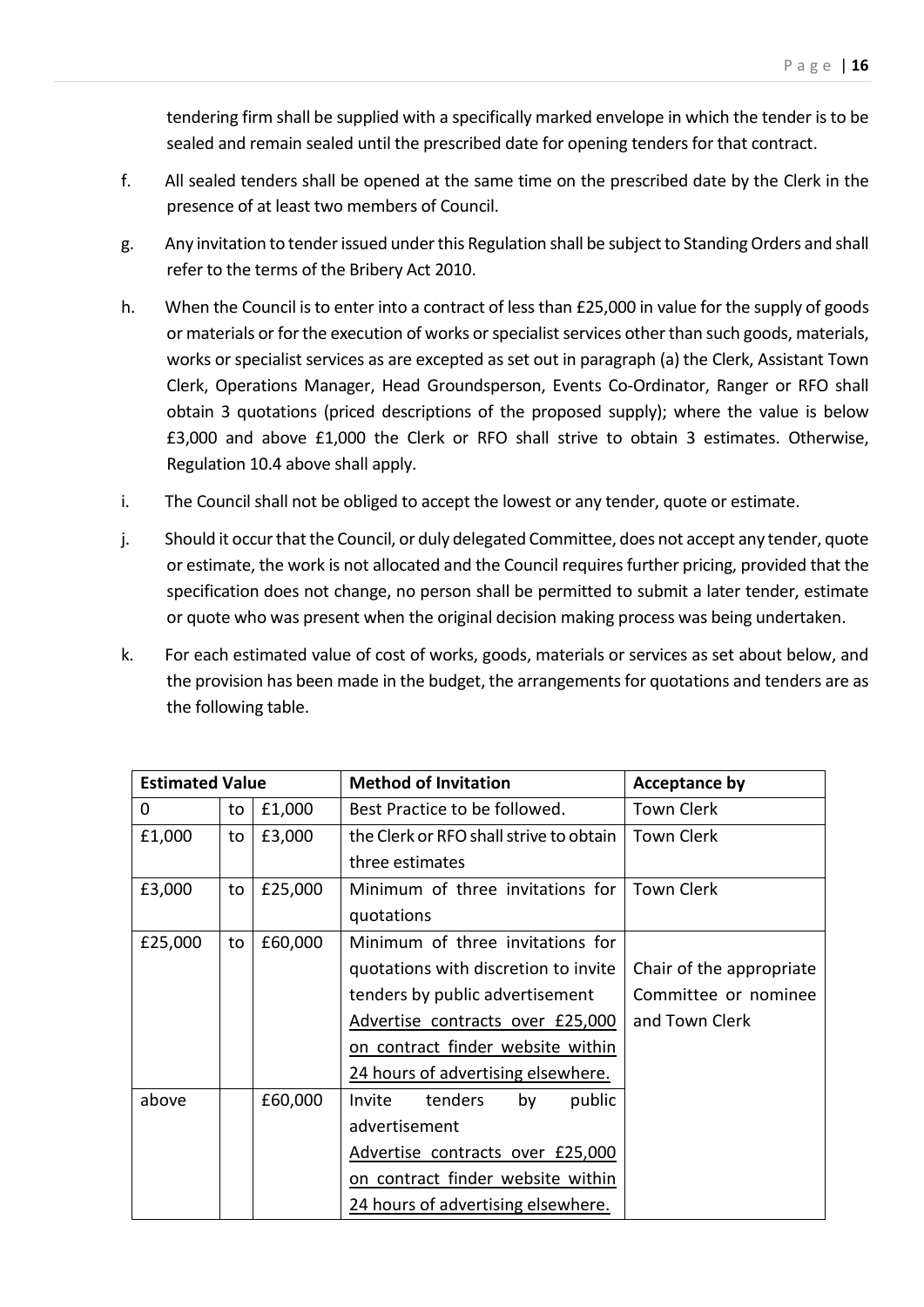#### **12. PAYMENTS UNDER CONTRACTS FOR BUILDING OR OTHER CONSTRUCTION WORKS**

- 12.1. Payments on account of the contract sum shall be made within the time specified in the contract by the RFO upon authorised certificates of the architect or other consultants engaged to supervise the contract (subject to any percentage withholding as may be agreed in the particular contract).
- 12.2. Where contracts provide for payment by instalments the RFO shall maintain a record of all such payments. In any case where it is estimated that the total cost of work carried out under a contract, excluding agreed variations, will exceed the contract sum of 5% or more a report shall be submitted to the Council or duly delegated Committee.
- 12.3. Any variation to a contract or addition to or omission from a contract must be approved by the Council, or duly delegated Committee, and Clerk to the contractor in writing, the Council being informed where the final cost is likely to exceed the financial provision.

#### **13. STORES AND EQUIPMENT**

- 13.1. The officer in charge of each section shall be responsible for the care and custody of stores and equipment in that section.
- 13.2. Delivery notes shall be obtained in respect of all goods received into store or otherwise delivered and goods must be checked as to order and quality at the time delivery is made.
- 13.3. Stocks shall be kept at the minimum levels consistent with operational requirements.
- 13.4. The Clerk shall be responsible for periodic checks of stocks and stores at least annually.

### **14. ASSETS, PROPERTIES AND ESTATES**

- 14.1. The Clerk shall make appropriate arrangements for the custody of all title deeds and Land Registry Certificates of properties held by the Council. The RFO shall ensure a record is maintained of all properties held by the Council, recording the location, extent, plan, reference, purchase details, nature of the interest, tenancies granted, rents payable and purpose for which held in accordance with Accounts and Audit Regulations.
- 14.2. No tangible moveable property shall be purchased or otherwise acquired, sold, leased or otherwise disposed of, without the authority of the Council, together with any other consents required by law, save where the estimated value of any one item of tangible movable property does not exceed £1,000. All items of historic significance shall be referred to the Council prior to any disposal.
- 14.3. No real property (interests in land) shall be sold, leased or otherwise disposed of without the authority of the Council, together with any other consents required by law. In each case a report in writing shall be provided to Council in respect of valuation together with a proper business case (including an adequate level of consultation with the electorate).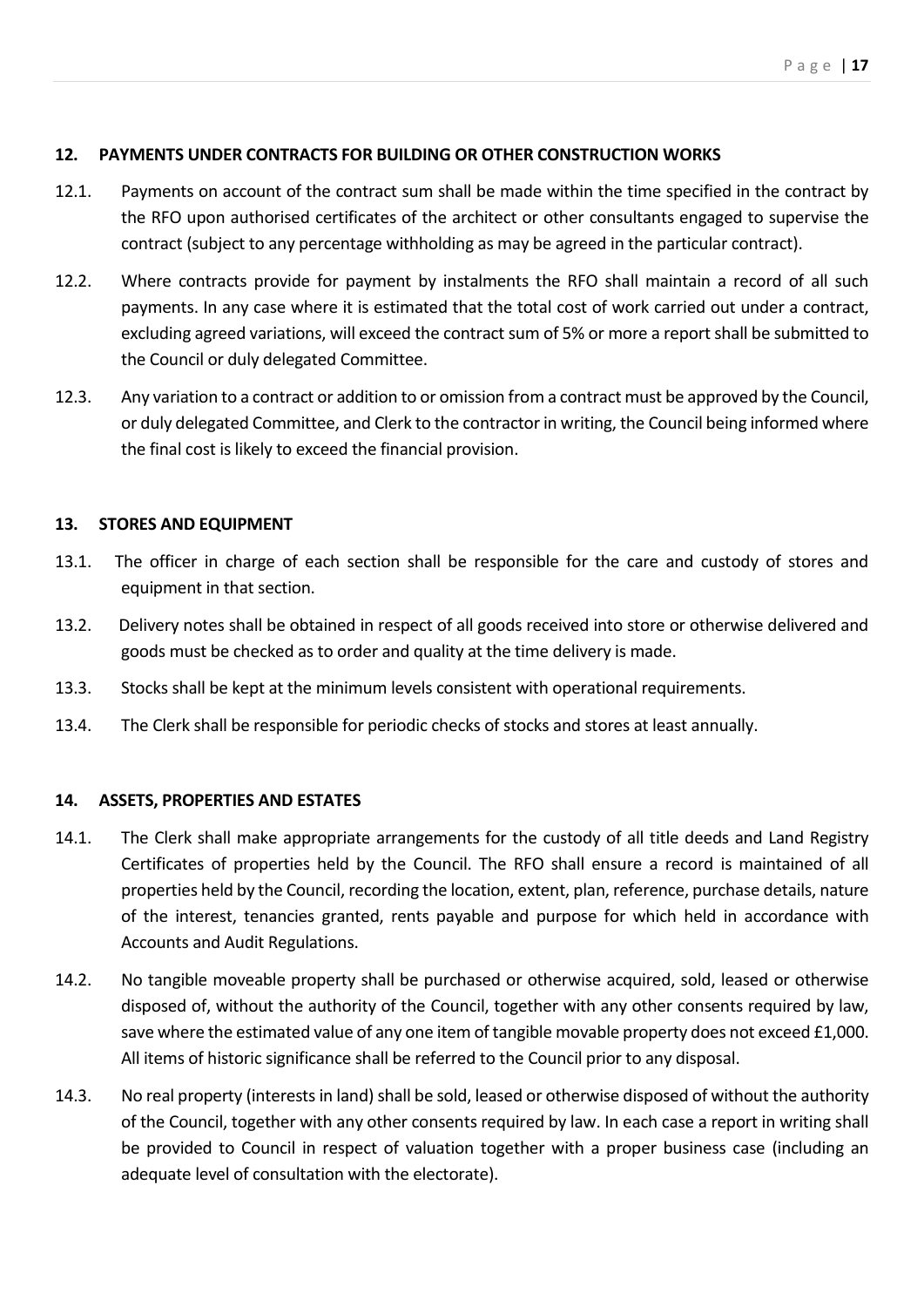- 14.4. No real property (interests in land) shall be purchased or acquired without the authority of the full Council. In each case a Report in writing shall be provided to Council in respect of valuation and surveyed condition of the property (including matters such as planning permissions and covenants) together with a proper business case (including an adequate level of consultation with the electorate).
- 14.5. The RFO shall ensure that an appropriate and accurate Register of Assets and Investments is kept up to date. The continued existence of tangible assets shown in the register shall be verified at least annually, possibly in conjunction with a health and safety inspection of assets.
- 14.6. Subject only to the limit set in Regulation 14.2 above, no tangible moveable property shall be purchased or acquired without the authority of the full council. In each case a report in writing shall be provided to council with a full business case
- 14.7. Capital receipts from the disposal of fixed assets cannot be used for revenue purposes and can only be used for capital purposes – that is the purchase of fixed assets, the making of capital grants or the repayment of long-term loans. The Council will keep a separate record to demonstrate compliance of this requirement.

#### **15. INSURANCE**

- 15.1. Following the annual risk assessment (per Financial Regulation 17), in consultation with the Clerk, the RFO shall effect all insurances and negotiate all claims on the Council's insurers,
- 15.2. The Clerk shall give prompt notification to the RFO of all new risks, properties or vehicles which require to be insured and of any alterations effecting existing insurances.
- 15.3. The RFO shall keep a record of all insurances effected by the Council and the property and risks covered thereby and annually review it, reporting on its suitability to the Council at the next appropriate meeting.
- 15.4. The RFO shall be notified of any loss liability or damage or of any event likely to lead to a claim and shall report these to Council at the next available meeting.
- 15.5. All appropriate members and employees of the Council shall be included in a suitable form of security or fidelity guarantee insurance which shall cover the maximum risk exposure as determined by the Council, or duly delegated Committee.

#### **16. CHARITIES**

16.1. Where the Council is sole managing trustee of a charitable body the Clerk and RFO shall ensure that separate accounts are kept (if required) of the funds held on charitable trusts and separate financial reports made in such form as shall be appropriate, in accordance with Charity Law and legislation, or as determined by the Charity Commission. The Clerk and RFO shall arrange for any Audit or Independent Examination as may be required by Charity Law or any Governing Document.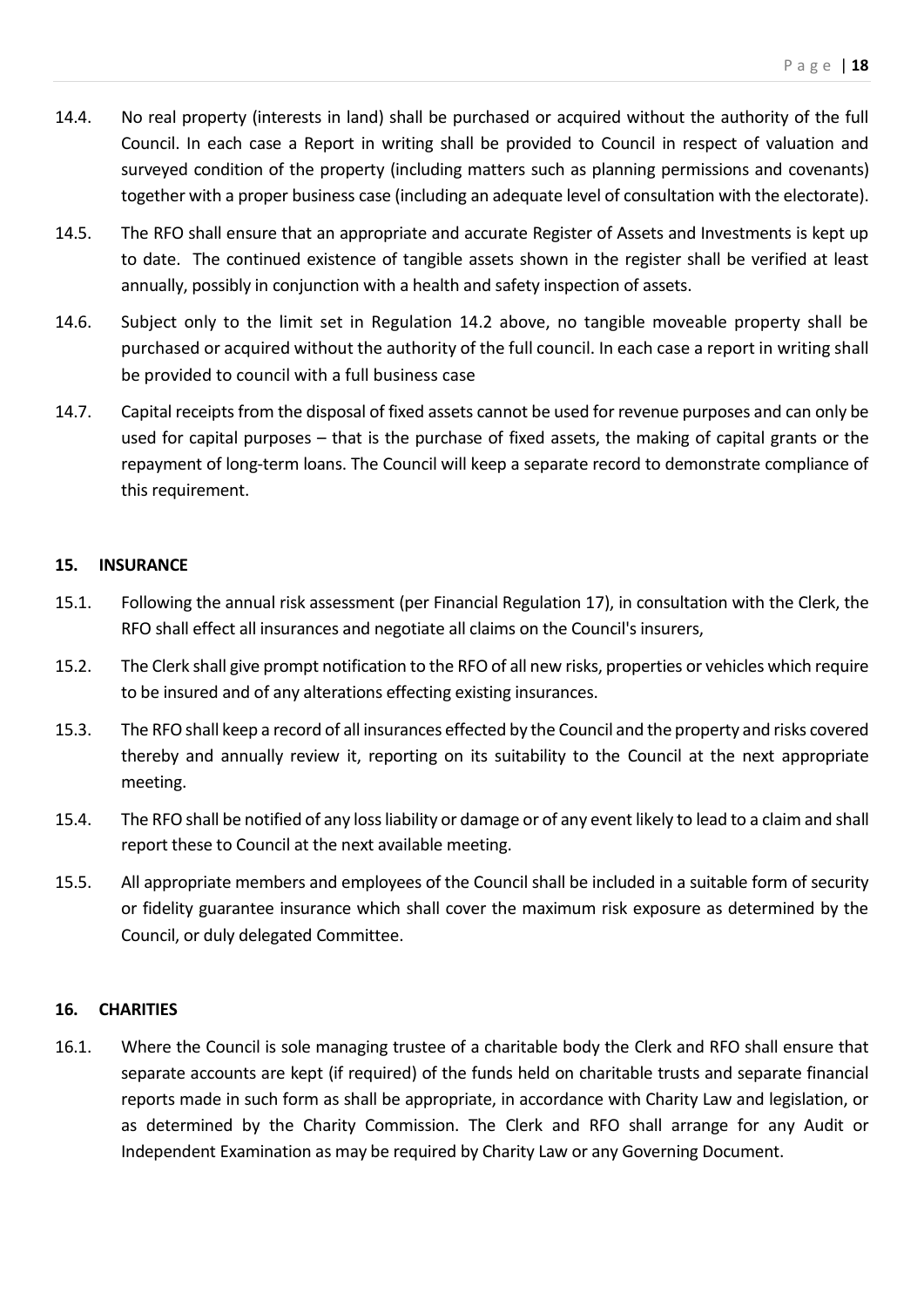#### **17. RISK MANAGEMENT**

- 17.1. The Council is responsible for putting in place arrangements for the management of risk. The Clerk and the RFO shall prepare, for approval by the Council, risk management policy statements in respect of all activities of the Council. Risk policy statements and consequential risk management arrangements shall be reviewed by the Council at least annually.
- 17.2. When considering any new activity, the Clerk and RFO shall prepare a draft risk assessment including risk management proposals for consideration and adoption by the Council.

#### **18. EARMARKED RESERVES POLICY**

- 18.1 Reserves will only be earmarked in line with CIPFA code of practice on Local Authority Accounting in the UK (the Statement of Recommended Practice). The amount earmarked in any one financial year will not exceed the difference (surplus) between the budgeted net expenditure and the actual net expenditure.
- 18.2 Reserves can be spent or earmarked at the discretion of the Council. They can result from:
	- Events which have allowed money to be set aside
	- Surpluses
	- Decisions causing anticipated expenditure to have been postponed or cancelled
	- Money set aside for major anticipated capital schemes, projects or service arrangements the Town council wish to carry out,
	- A working balance to help cushion the impact of uneven cash flows e.g. election expenses
	- To avoid unnecessary temporary borrowing
	- A contingency to cushion the impact of unexpected events or emergencies
	- A means of building up funds to meet known or predicted liabilities
- 18.3 Expenditure will not be charged direct to Earmarked reserves (EMR) and transfers to and from EMR will be clearly itemised in the accounts.
- 18.4 For each reserve the following will be clearly documented
	- The reason for or purpose of the EMR
	- The type of expenditure the EMR will be used for
	- Any circumstances the EMR cannot be used for.
- 18.5 Reserves will be managed controlled and reviewed by the RFO
	- On a transaction by transaction basis to ensure the correct expenditure is being taken from the correct reserve and no reserve is being over spent.
	- Twice per year, once during the budget review and once at the year end, in consultation with the Town Clerk, the RFO will review the appropriateness of each reserve, making recommendations to the relevant Committee as to which reserves should be earmarked next financial year. At such time any reserves considered no longer appropriate will be transferred back to the General Reserve.
- 18.6 At the yearend, the RFO will earmark underspends from previously agreed budgets e.g. building maintenance, election costs and asset purchases.